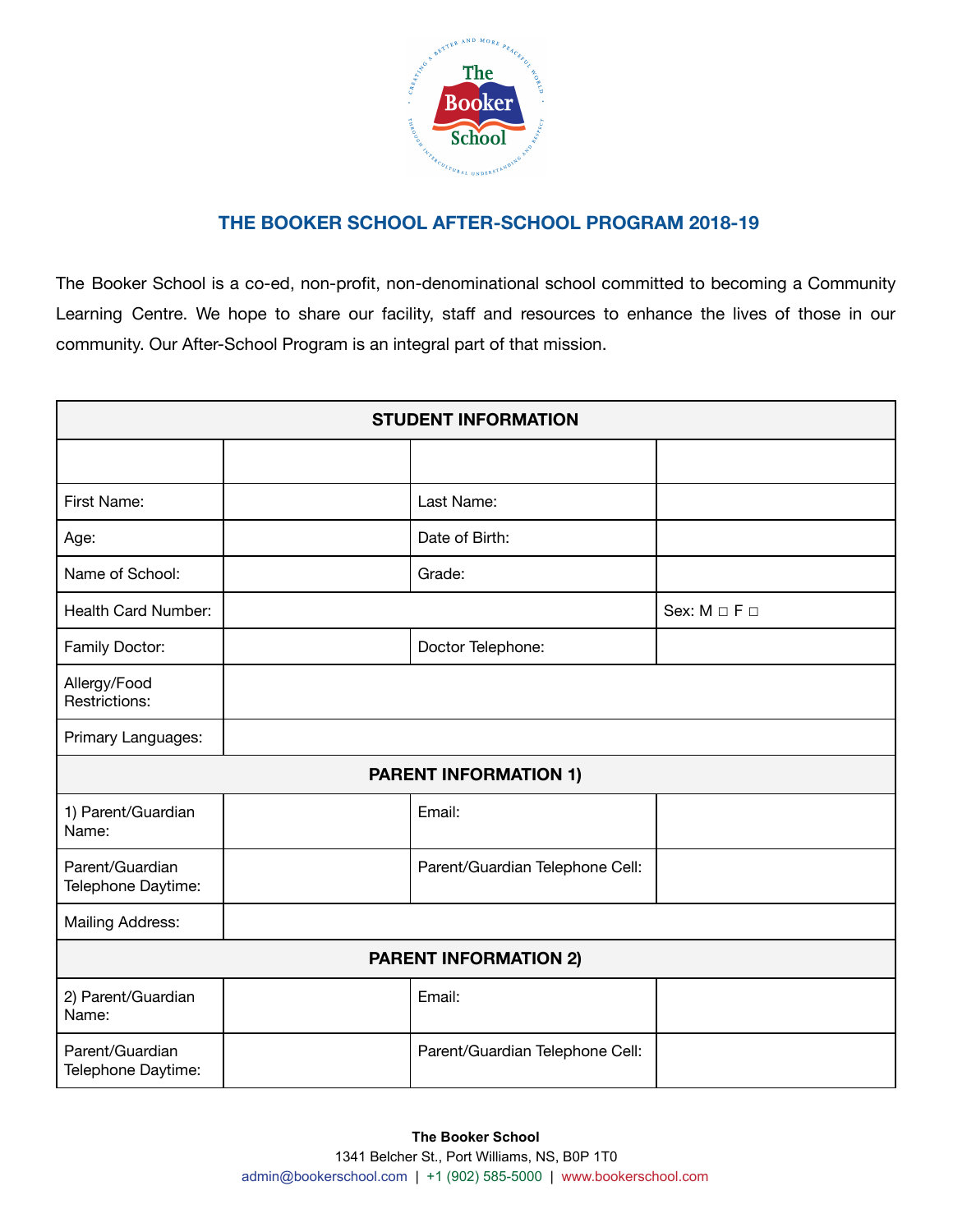

# **THE BOOKER SCHOOL AFTER-SCHOOL PROGRAM 2018-19**

| <b>EMERGENCY CONTACT INFORMATION</b> |  |               |            |
|--------------------------------------|--|---------------|------------|
| Emergency<br>Contact Name:           |  | Relationship: | Telephone: |

| PEOPLE AUTHORIZED TO PICK UP YOUR CHILD/CHILDREN<br>(Please inform ASP staff of any changes) |  |                   |  |
|----------------------------------------------------------------------------------------------|--|-------------------|--|
| Name:                                                                                        |  | Telephone Number: |  |
| Name:                                                                                        |  | Telephone Number: |  |
| Name:                                                                                        |  | Telephone Number: |  |

Additional Student Information (e.g. preferred activities, learning differences):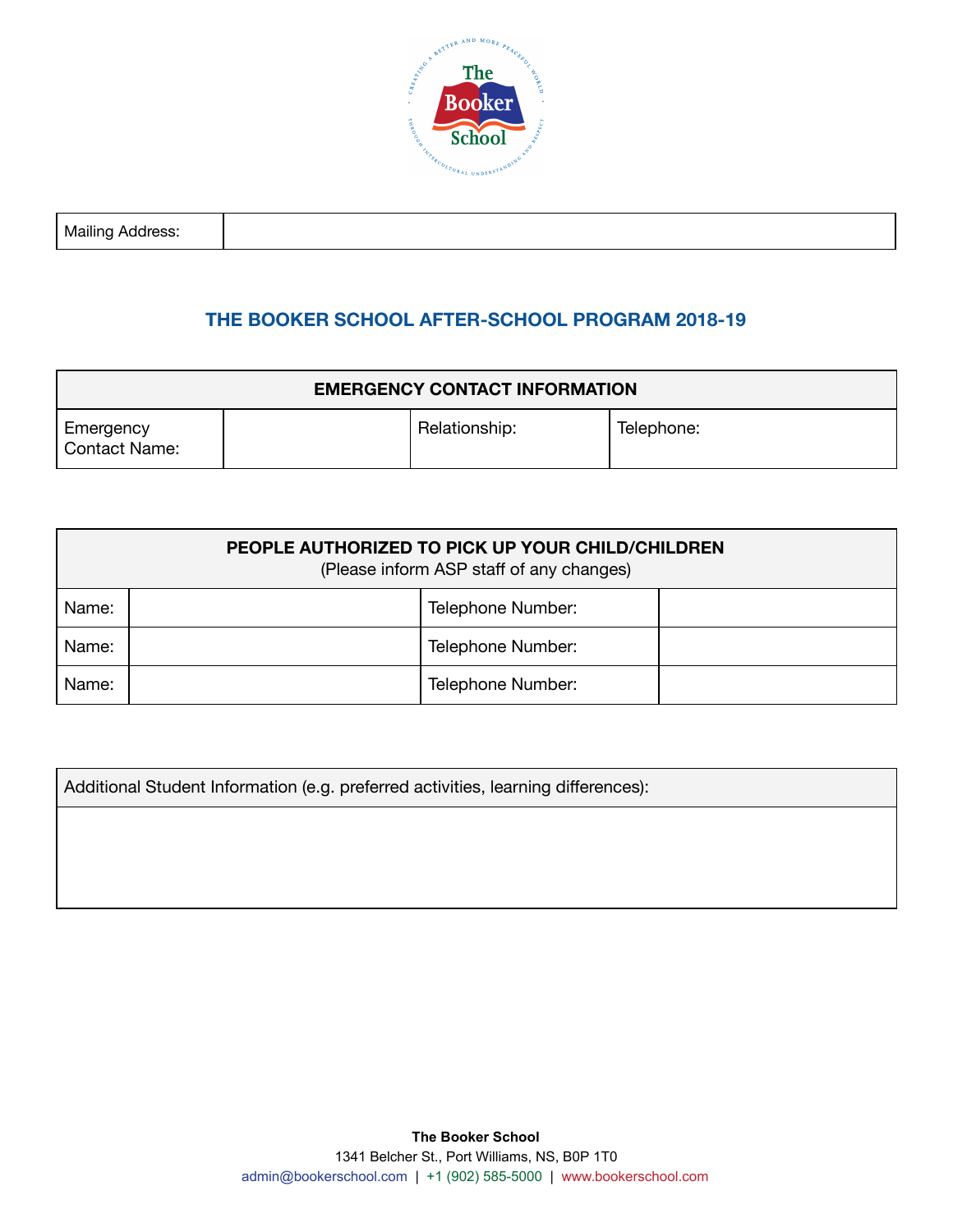

# **THE BOOKER SCHOOL PROGRAM FEES (2018-19)**

The program fee is \$15/day for the 2017-18 academic year. We offer after-school care on early dismissal days from 11.30am for an additional \$10/day provided there is enough interest.

Quarterly post-dated cheques are preferred. Monthly post-dated cheques are acceptable; however, they are subject to a \$50 banking charge, to be added to the first cheque. Refunds are not available for absenteeism.

☐ I am attaching quarterly cheques dated September 12th (Sept-Dec), January 1st (Jan-March) and April 1st (April-June)

☐ I am attaching monthly cheques, and have added the \$50 banking charge to the first cheque

| Child Name                                                                          |       |                       |                      |
|-------------------------------------------------------------------------------------|-------|-----------------------|----------------------|
| Full-time (2:45--5:15)                                                              | M-F □ | Part-Time 2:45--5:15) | M o T o W o TH o F o |
| I require care on PWES Early Dismissal Days for<br>an additional charge of \$10/day |       | □ YES                 | $\Box$ NO            |

## **THE BOOKER SCHOOL CALENDAR (2018-19)**

The Booker School follows a calendar that is independent of the Public School System. We have two weeks of vacation time at Christmas and in March. We also have five PD days, which do not align with the public system. These always fall on a Friday. The Booker takes an independent decision regarding Snow Days and notifies parents by email by 7am on the day in question.

Signature: \_\_\_\_\_\_\_\_\_\_\_\_\_\_\_\_\_\_\_\_\_\_\_\_\_\_\_\_\_\_\_\_\_\_\_\_\_\_ Date: \_\_\_\_\_\_\_\_\_\_\_\_\_\_\_\_\_\_\_\_\_\_\_\_\_\_\_\_\_\_\_\_\_\_